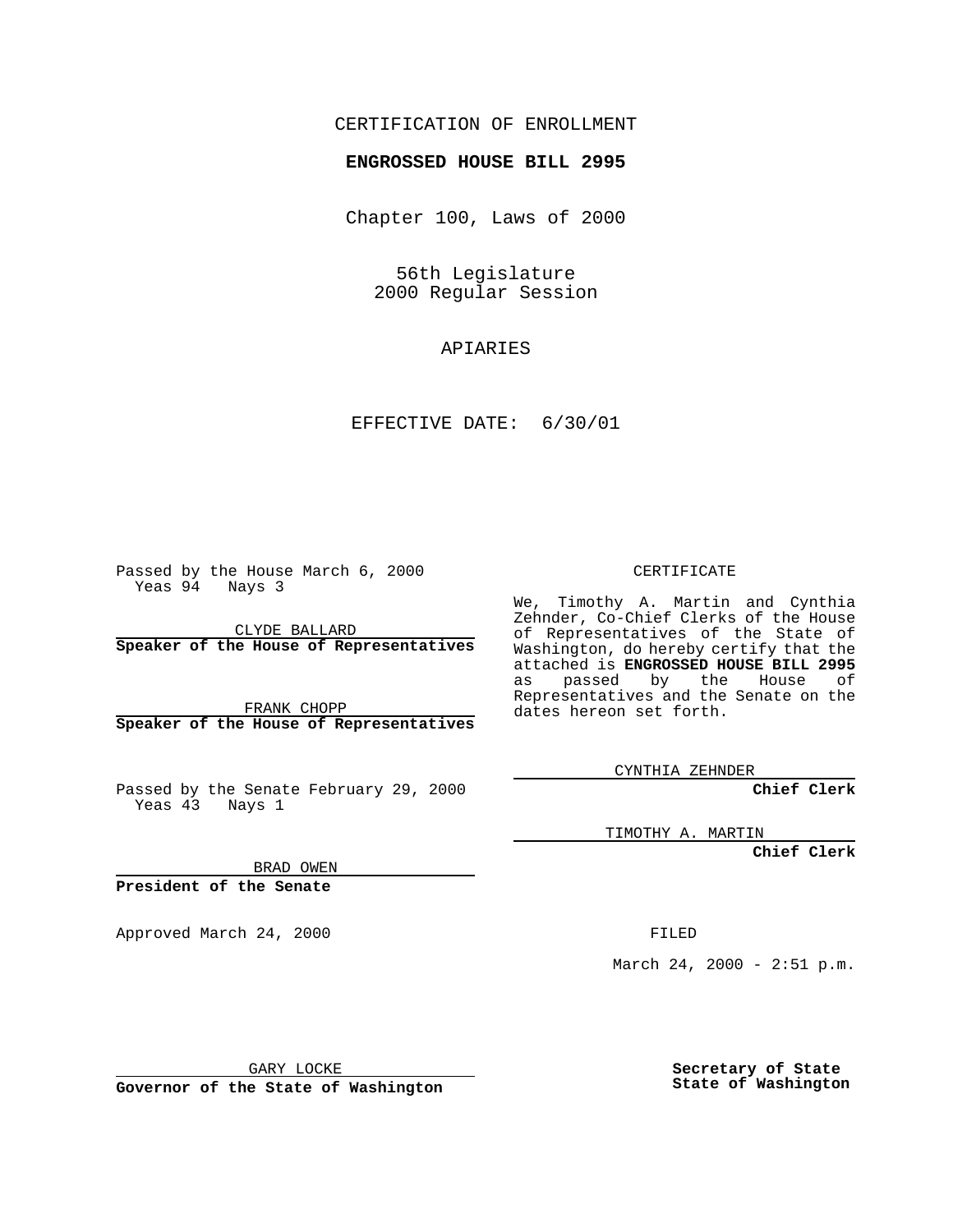## **ENGROSSED HOUSE BILL 2995** \_\_\_\_\_\_\_\_\_\_\_\_\_\_\_\_\_\_\_\_\_\_\_\_\_\_\_\_\_\_\_\_\_\_\_\_\_\_\_\_\_\_\_\_\_\_\_

\_\_\_\_\_\_\_\_\_\_\_\_\_\_\_\_\_\_\_\_\_\_\_\_\_\_\_\_\_\_\_\_\_\_\_\_\_\_\_\_\_\_\_\_\_\_\_

Passed Legislature - 2000 Regular Session

AS AMENDED BY THE SENATE

**State of Washington 56th Legislature 2000 Regular Session**

**By** Representatives G. Chandler and Linville

Read first time 01/25/2000. Referred to Committee on Agriculture & Ecology.

 AN ACT Relating to apiaries; amending RCW 15.60.005, 15.60.010, 15.60.050, 15.60.043, 15.60.040, and 17.24.007; adding new sections to chapter 15.60 RCW; recodifying RCW 15.60.005, 15.60.010, 15.60.050, 15.60.043, 15.60.040, 15.60.170, 15.60.180, 15.60.190, 15.60.210, 15.60.220, and 15.60.900; repealing RCW 15.60.007, 15.60.015, 15.60.020, 15.60.025, 15.60.030, 15.60.042, 15.60.100, 15.60.110, 15.60.120, 15.60.140, 15.60.150, and 15.60.230; and providing an effective date.

BE IT ENACTED BY THE LEGISLATURE OF THE STATE OF WASHINGTON:

 **Sec. 1.** RCW 15.60.005 and 1994 c 178 s 1 are each amended to read as follows:

 Unless the context clearly requires otherwise, the definitions in this section apply throughout this chapter:

 (1) "Department" means the department of agriculture of the state of Washington.

 (2) "Director" means the director of the state department of agriculture or the director's authorized representative.

 (3) "Apiary" means a site where hives of bees or hives are kept or found.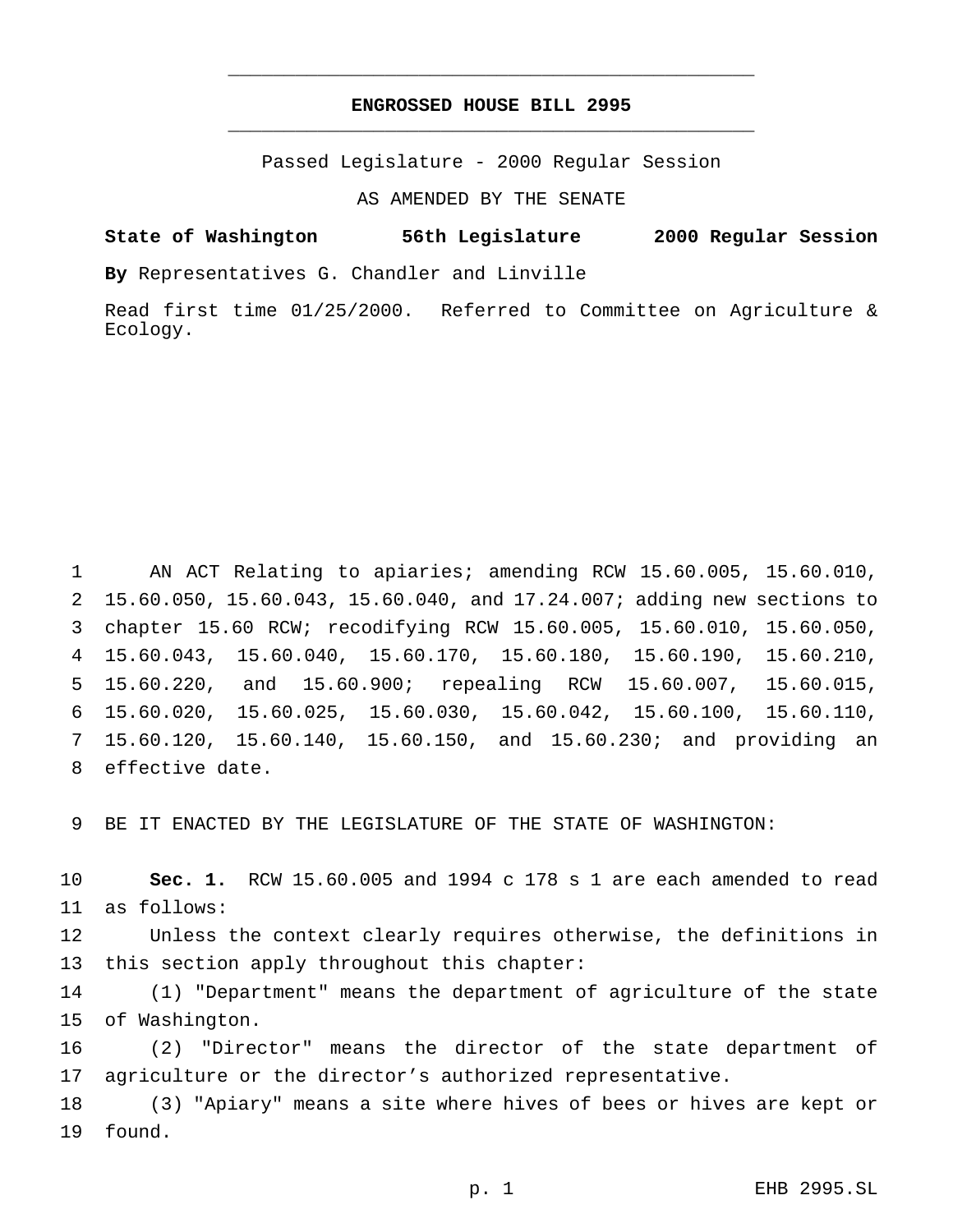(4) (("Abandoned hive" means any hive, with or without bees, that evidences a lack of being properly managed in that it has not been supered in the spring, except nucs, or unsupered in the fall, or is otherwise unmanaged and left without authorization and unattended on 5 the property of another person or on public land.

6  $(5)$ )) "Apiarist" means any person who owns bees or is a keeper of 7 bees in Washington.

8 (((6) "Beekeeping equipment" means any implements or devices used 9 in the manipulation of bees, their brood, or hives in an apiary.

10  $(7)$ )) (5) "Bees" means adult insects, eggs, larvae, pupae, or other 11 immature stages of the species Apis mellifera.

12 ((<del>(8) "Certificate" or "certificate of inspection" means an</del> 13 official document certifying compliance with the requirements of this 14 chapter and accompanying the movement of inspected bees, bee hives, or 15 beekeeping equipment.

16  $(9)$ )) (6) "Colony" refers to a natural group of bees having a queen 17 or queens.

18 ((<del>(10) "Compliance agreement" means a written agreement between the</del> 19 department and a person engaged in apiculture, or handling, selling, or 20 moving of hives or beekeeping equipment in which the person agrees to 21 comply with stipulated requirements.

22 (11) "Feral colony" means a colony of bees in a natural cavity or 23 a manufactured structure not intended for the keeping of bees on 24 movable frames and comb.

25 (12) "Swarm" means a natural group of bees having a queen or 26 queens, which is the progeny of a parent colony, without a hive, and 27 not a feral colony.

28 (13) "Disease" means American foulbrood, European foulbrood, 29 chalkbrood, nosema, sacbrood, or any other viral, fungal, bacterial or 30 insect-related disease affecting bees or their brood.

31 (14) "Regulated bee pests" means a disease of bees for which 32 maximum allowable limits of infection, or mites, or other parasites are 33 set in rule.

 $34$   $(15)$ ))  $(7)$  "Hive" means a manufactured receptacle or container 35 prepared for the use of bees, that includes movable frames, combs, and 36 substances deposited into the hive by bees.

 $37$  ( $(\overline{+16})$ )  $(8)$  "Person" means a natural person, individual, firm, 38 partnership, company, society, association, corporation or every 39 officer, agent, or employee of one of these entities.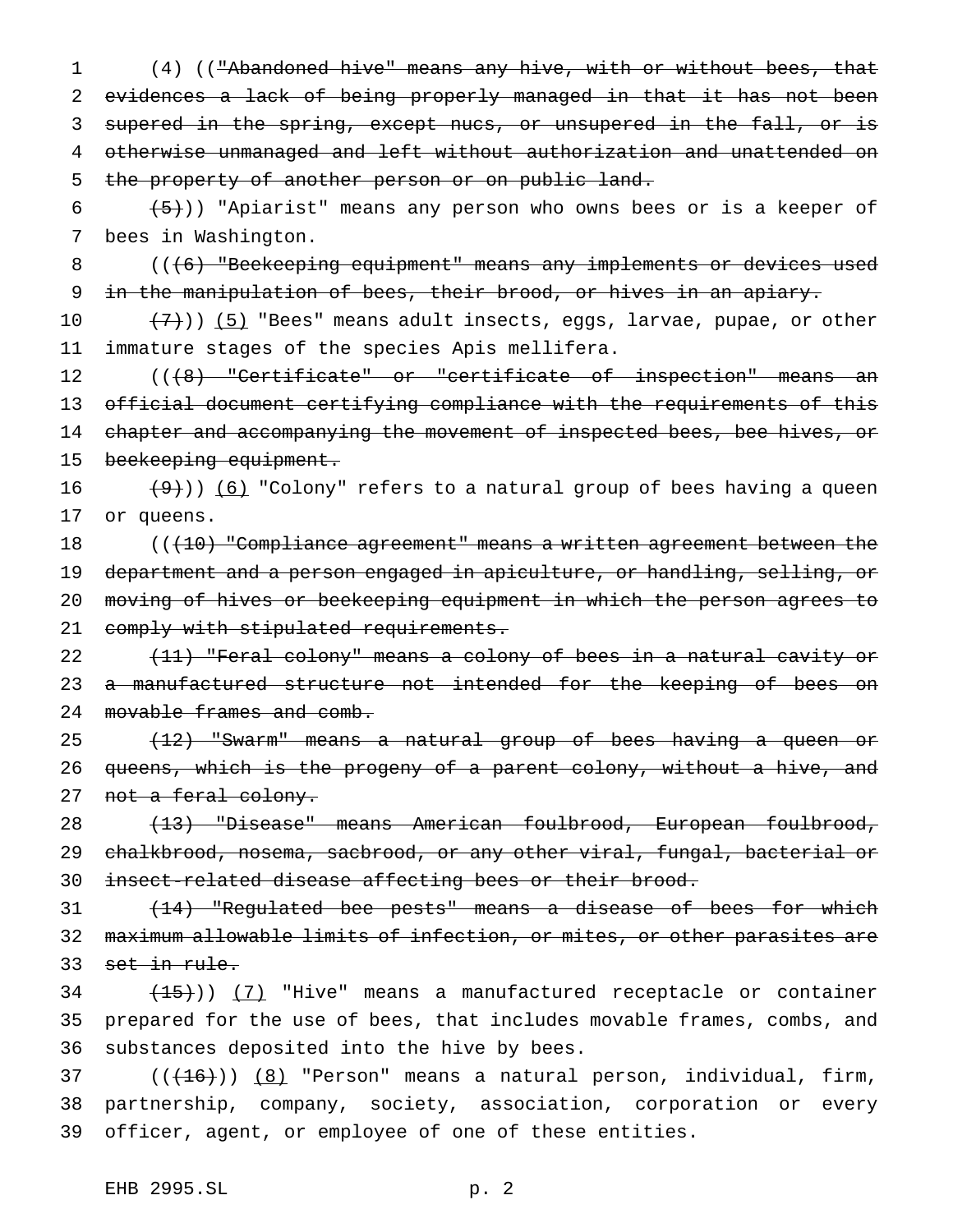1 (( $\left(17\right)$  "Bee pests" means a disease, mite, or other parasite that 2 causes injury to bees.

3 (18) "Nets" means a device that is made of fabricated material and 4 that is designed and utilized to prevent the escape of bees from bee 5 hives during transit.

6 (19) "Apparently free" means no specified bee pest was found during 7 inspection of survey activities.

8 (20) "Substantially free" means levels of specified bee pests found 9 during inspection or survey activities were within established 10 tolerances.

11 (21) "Africanized honey bee" means any bee of the subspecies Apis 12 mellifera scutellata.

13 (22) "Super" means the portion of a hive in which honey is stored 14 by bees.

15  $(23)$ )) (9) "Broker" means a person $((7))$  who is engaged in 16 pollinating agricultural crops( $(\tau)$ ) for a fee using hives that are 17 owned by another person.

18 ((<del>(24) "Grower" means a person engaged in producing agricultural</del> 19 crops, and a user of honey bees for pollination of the crops.))

20 **Sec. 2.** RCW 15.60.010 and 1994 c 178 s 3 are each amended to read 21 as follows:

22 ((An apiary advisory committee is established to advise the 23 director on the administration of this chapter. The apiary advisory 24 committee may consist of up to eleven members.

 (1) The committee shall include six apiarists, appointed by the director, and representing the major geographical divisions of the 27 beekeeping industry in the state as established in rule. In making an 28 appointment, the director shall seek nominations from the beekeepers' organizations within the geographic area and from nonaffiliated apiarists. Apiarists may nominate themselves.

 $31$  (2) The committee shall include the director and a representative 32 from the Washington State University apiary program or cooperative 33 extension.

34 (3) The committee may include up to three representatives of 35 receivers of pollination services.

36 (4) The terms of the apiarist members of the committee shall be 37 staggered and the members shall serve a term of three years and until 38 their successors have been appointed and qualified.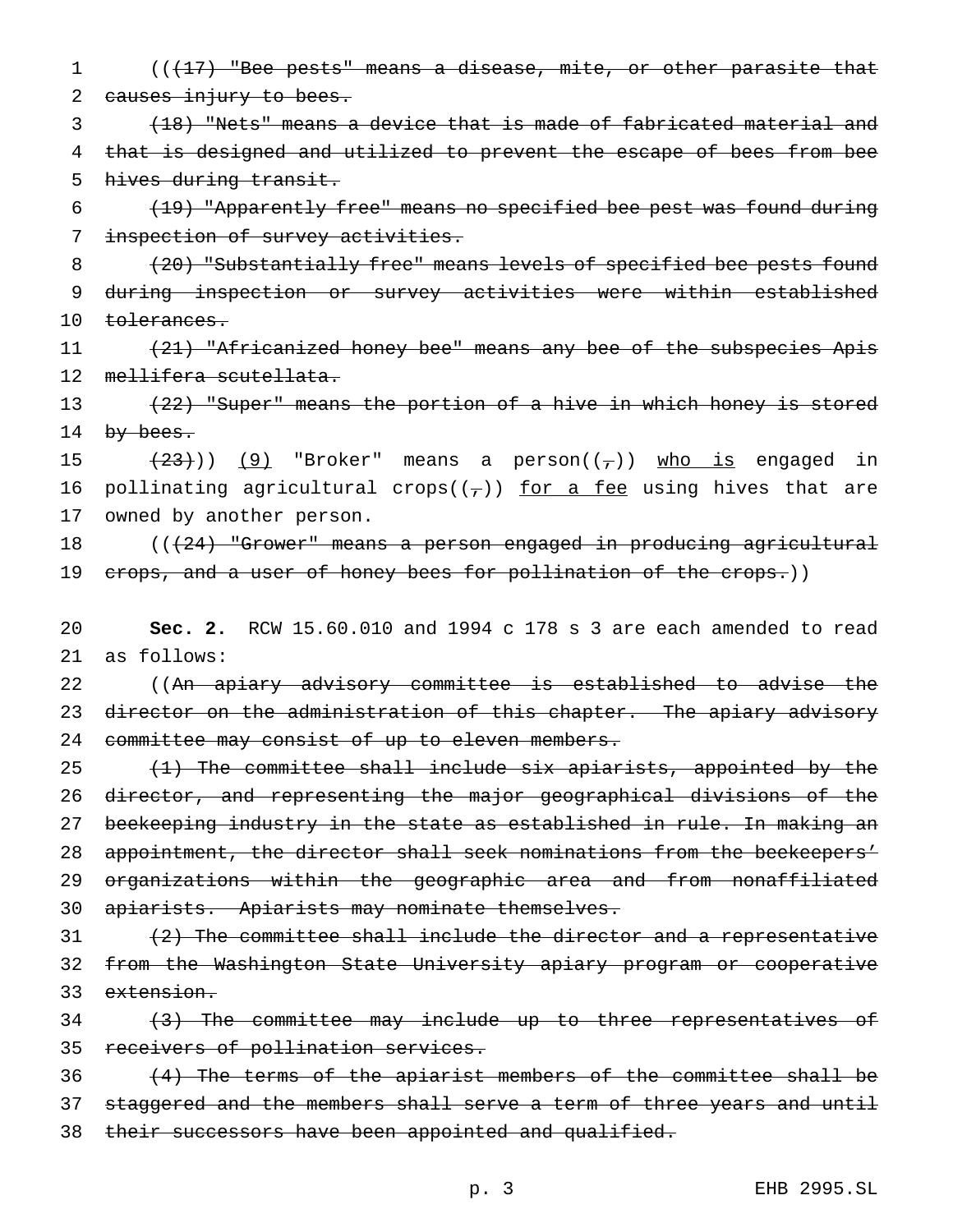1 In the event a committee member resigns, is disqualified, or 2 vacates a position on the committee for any reason, the vacancy shall 3 be filled by the director under the provisions of this section.

4 (5))) The director may establish an apiary advisory committee including members representing the major segments of the apiary industry including commercial and noncommercial beekeepers, 7 representatives from the Washington State University apiary program or cooperative extension, and receivers of pollination services as deemed appropriate.

10 The committee shall advise the director on administration of this 11 chapter and issues affecting the apiary industry. The committee may 12 also advise the director on the funding of research projects of benefit 13 to the apiary industry.

14 The committee shall meet ((at least once yearly. It may also 15 meet)) at the call of the director ((or the request of any three 16 members of the committee)). Members of the committee shall serve 17 without compensation but ((shall)) may be reimbursed for travel 18 expenses incurred in attending meetings of the committee and any other 19 official duty authorized ((by the committee and approved)) by the 20 director, pursuant to RCW 43.03.050 and  $43.03.060$  ( $\frac{1}{10}$  apiarists are 21 charged a registration fee, under RCW 15.60.050, to cover the expenses 22 of the committee)).

23 **Sec. 3.** RCW 15.60.050 and 1994 c 178 s 6 are each amended to read 24 as follows:

25 (1) Each person owning one or more hives with bees, brokers  $((\theta \oplus f))$ 26 renting hives, and ((beekeepers)) apiarists resident in other states 27 who operate hives in Washington( $(\tau)$ ) shall register with the director 28 ((on or before)) by April 1st each year.

29  $((+1))$   $(2)$  The registration application shall include:

30 (a) The name, address, and phone number of the ((owner)) apiarist 31 or broker $((-))$  *i* 

32 (b) The number of colonies of bees to be owned, brokered, or 33 operated in Washington( $(\tau$  and such)) that year;

34 (c) A registration fee as ((may be)) prescribed in rule ((under 35 subsection (2) of this section.)) by the director, with the advice of 36 the apiary advisory committee; and

37 (d) Any other information required by the department by rule.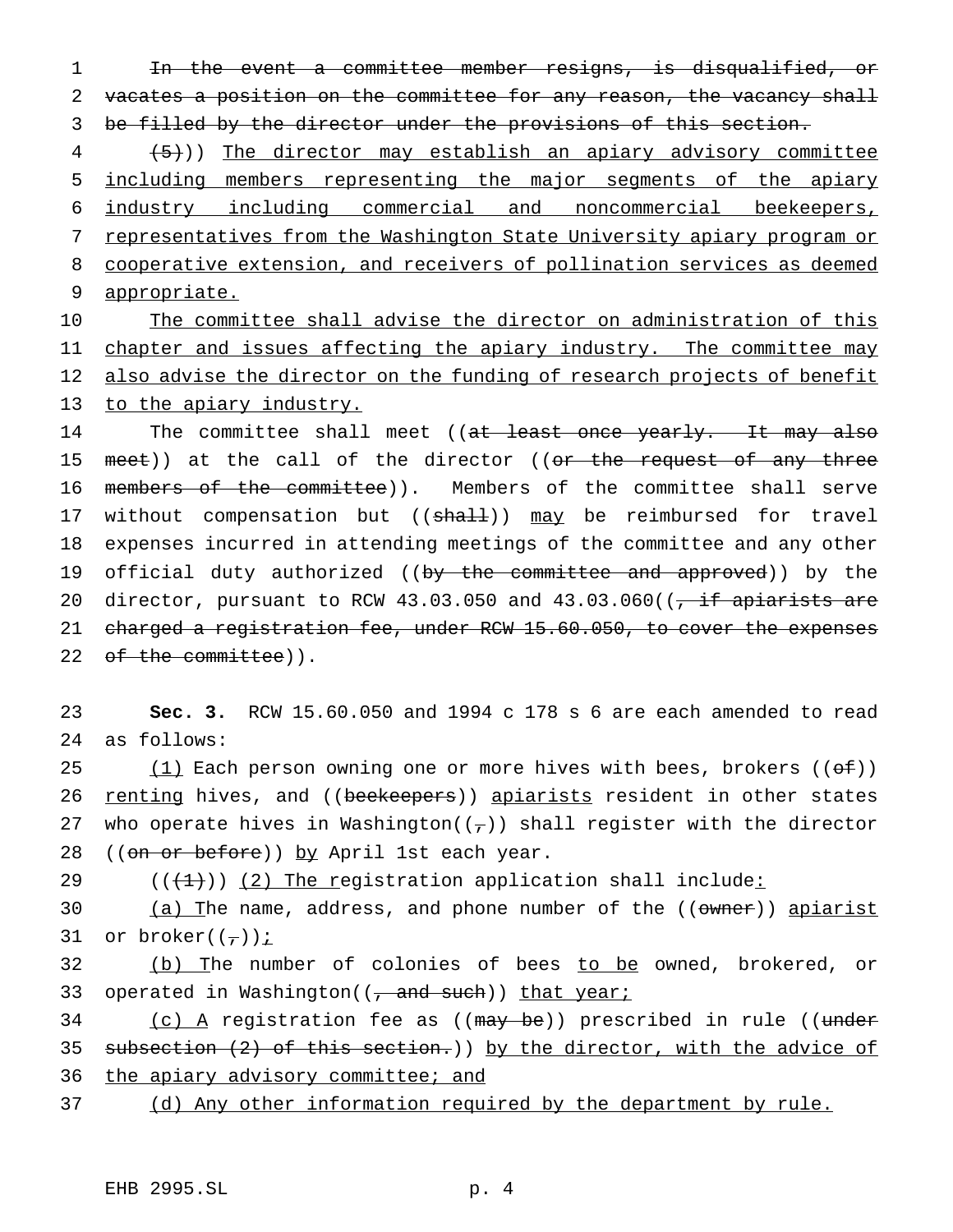1 (3) The director shall issue to each ((resident)) apiarist or 2 broker registered with the department an apiarist identification 3 number. ((The apiarist identification number shall be displayed on 4 hives of an apiary in a manner prescribed by the director in rule.

5 (2) A registration fee may be set in rule by the director, with the 6 advice of the apiary advisory committee. The fee shall be used for 7 covering the expenses of the apiary advisory committee and may be used 8 for supporting the industry apiary program of the department or funding 9 research projects of benefit to the apiary industry that the director 10 may select upon the advice of the apiary advisory committee.))

11 **Sec. 4.** RCW 15.60.043 and 1994 c 178 s 5 are each amended to read 12 as follows:

13 ((The inspection fees, registration fees, pollination service fees, 14 and other charges provided in this chapter shall become due and payable 15 upon billing by the department.)) A late ((charge)) fee of one and 16 one-half percent per month shall be assessed on ((the unpaid balance 17 against persons more than thirty days in arrears. In addition to any 18 other penalties, the director may refuse to perform an inspection or 19 certification service for a person in arrears unless the person makes 20 payment in full prior to such inspection or certification service)) 21 registration fees received after April 1st.

22 **Sec. 5.** RCW 15.60.040 and 1994 c 178 s 4 are each amended to read 23 as follows:

24 ( $(1)$  There is hereby established a fee on the use, by growers of 25 agricultural crops, of bee pollination services provided by others. 26 This pollination service fee is in the amount of fifty cents for each 27 setting of each hive containing a colony that is used by the grower. 28 The fee shall be paid by the grower using the service, shall be 29 collected by the beekeeper providing the service, and shall be remitted 30 by the beekeeper to the department as provided by rules adopted by the 31 director. All such fees shall be deposited in the industry apiary 32 program account. Revenues from these fees shall be directed to use in 33 providing services to the apiary industry that assist in ensuring the 34 vitality and availability of bees for commercial pollination services 35 for the agricultural industry.

 $36$  (2) There is established an industry apiary program account within 37 the agricultural local fund.)) All money collected under this chapter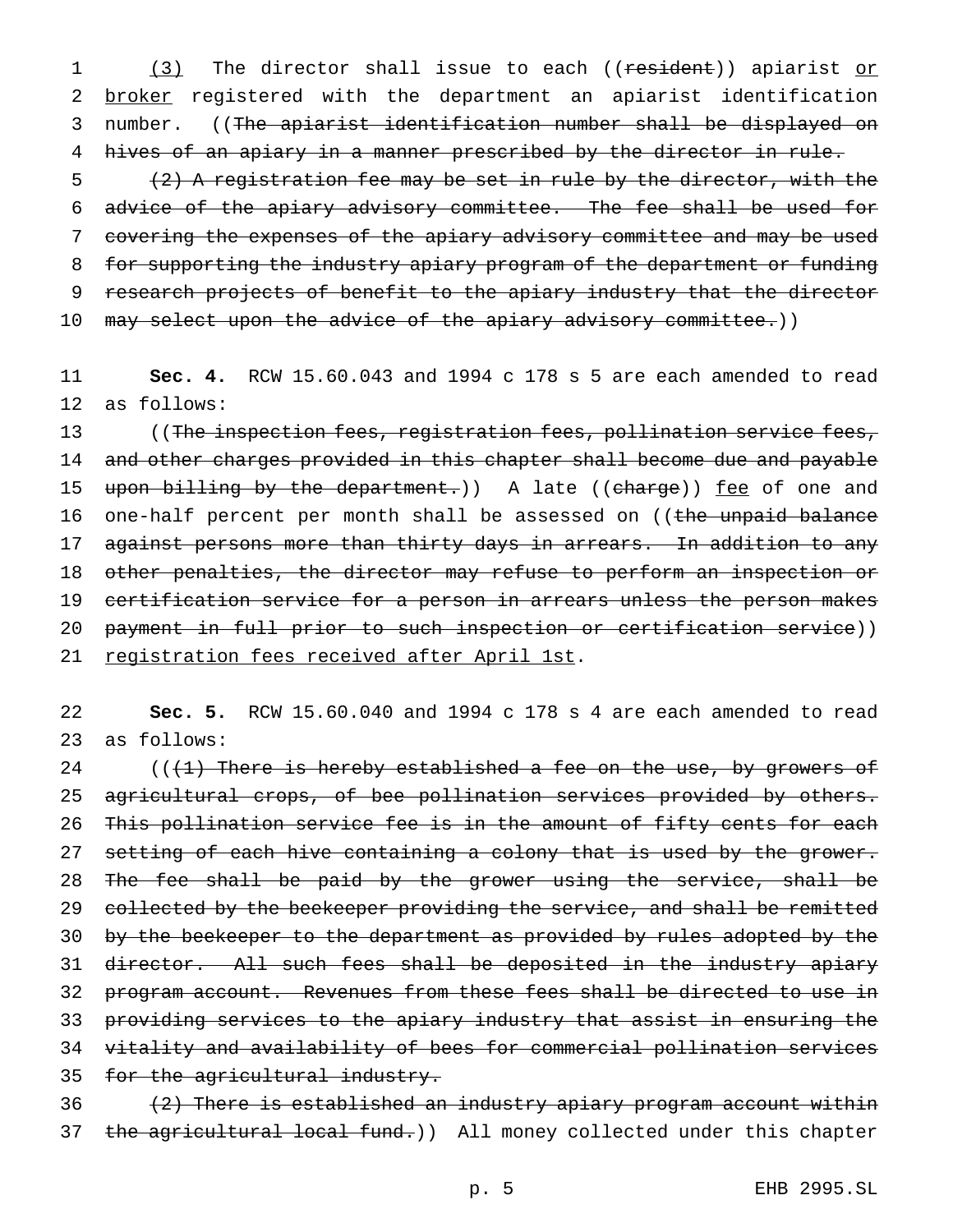((including fees for requested services, required inspections, or 2 treatments, registration fees, and apiary assessments)) shall be placed 3 in ((the industry apiary program)) an account in the agricultural local 4 <u>fund</u>. Money in the account ((may only)) shall be used to carry out the purposes of this chapter and may be used for apiary-related activities of the department or funding research projects of benefit to the apiary 7 industry that the director may select upon the advice of the apiary 8 advisory committee. No appropriation is required for disbursement from 9 the ((industry apiary program)) account.

 **Sec. 6.** RCW 17.24.007 and 1991 c 257 s 4 are each amended to read as follows:

 Unless the context clearly requires otherwise, the definitions in this section apply throughout this chapter.

(1) "Department" means the state department of agriculture.

 (2) "Director" means the director of the state department of agriculture or the director's designee.

 (3) "Quarantine" means a rule issued by the department that prohibits or regulates the movement of articles, bees, plants, or plant products from designated quarantine areas within or outside the state to prevent the spread of disease, plant pathogens, or pests to nonquarantine areas.

 (4) "Plant pest" means a living stage of an insect, mite, nematode, slug, snail, or protozoa, or other invertebrate animal, bacteria, fungus, or parasitic plant, or their reproductive parts, or viruses, or an organism similar to or allied with any of the foregoing plant pests, including a genetically engineered organism, or an infectious substance that can directly or indirectly injure or cause disease or damage in plants or parts of plants or in processed, manufactured, or other products of plants.

 (5) "Plants and plant products" means trees, shrubs, vines, forage, and cereal plants, and all other plants and plant parts, including cuttings, grafts, scions, buds, fruit, vegetables, roots, bulbs, seeds, wood, lumber, and all products made from the plants and plant products. (6) "Certificate" or "certificate of inspection" means an official document certifying compliance with the requirements of this chapter. The term "certificate" includes labels, rubber stamp imprints, tags, permits, written statements, or a form of inspection and certification document that accompanies the movement of inspected and certified plant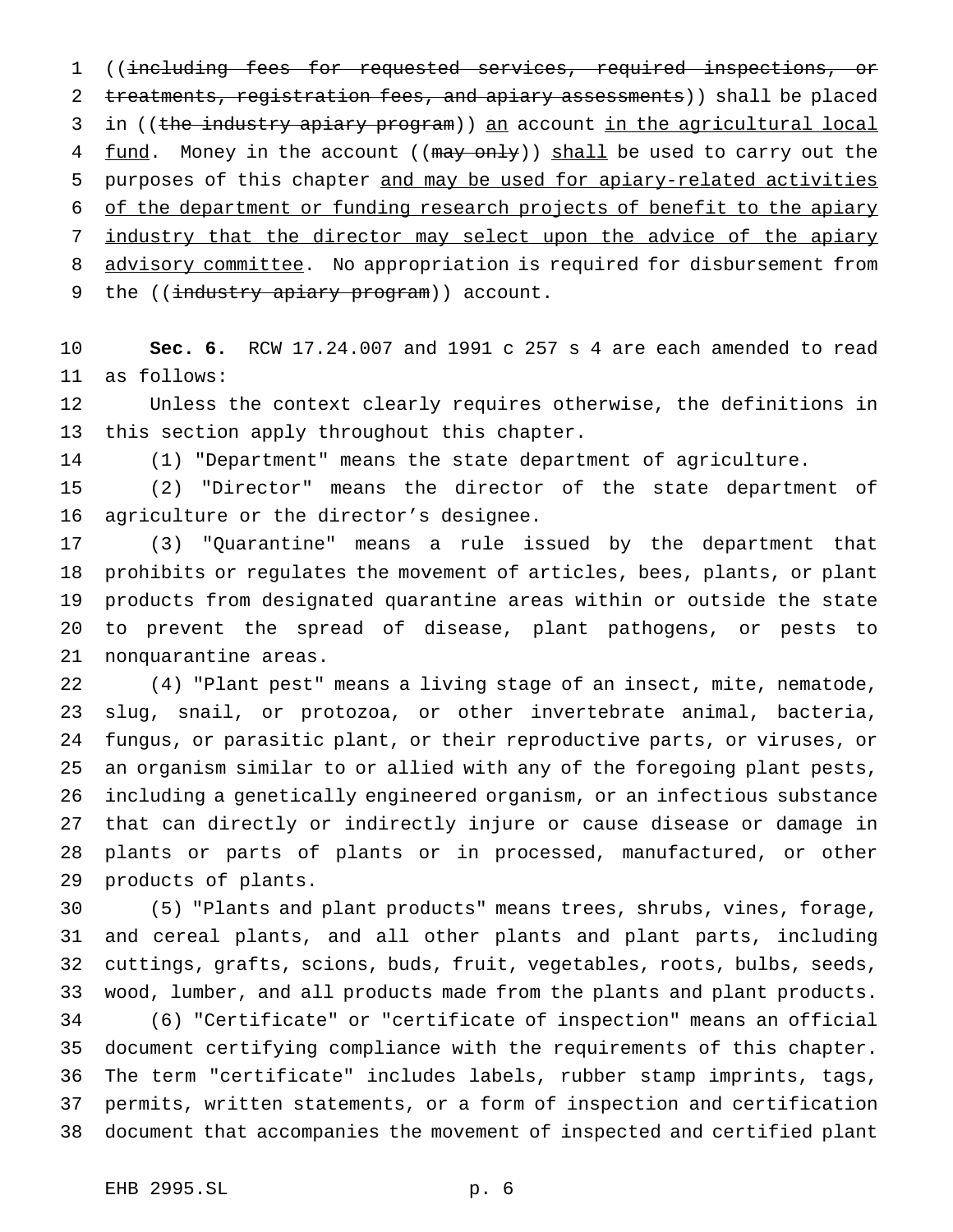material and plant products, or bees, bee hives, or beekeeping equipment.

 (7) "Compliance agreement" means a written agreement between the department and a person engaged in growing, handling, or moving articles, plants, plant products, or bees, bee hives, or beekeeping equipment regulated under this chapter, in which the person agrees to comply with stipulated requirements.

 (8) "Distribution" means the movement of a regulated article from the property where it is grown or kept, to property that is not contiguous to the property, regardless of the ownership of the properties.

 (9) "Genetically engineered organism" means an organism altered or produced through genetic modification from a donor, vector, or recipient organism using recombinant DNA techniques, excluding those organisms covered by the food, drug and cosmetic act (21 U.S.C. Secs. 301-392).

 (10) "Person" means a natural person, individual, firm, partnership, corporation, company, society, or association, and every officer, agent, or employee of any of these entities.

 (11) "Sell" means to sell, to hold for sale, offer for sale, handle, or to use as inducement for the sale of another article or product.

 (12) "Noxious weed" means a living stage, including, but not limited to, seeds and reproductive parts, of a parasitic or other plant of a kind that presents a threat to Washington agriculture or environment.

 (13) "Regulated article" means a plant or plant product, bees or beekeeping equipment, noxious weed or other articles or equipment capable of harboring or transporting plant or bee pests or noxious weeds that is specifically addressed in rules or quarantines adopted under this chapter.

 (14) "Owner" means the person having legal ownership, possession, or control over a regulated article covered by this chapter including, but not limited to, the owner, shipper, consignee, or their agent.

 (15) "Nuisance" means a plant, or plant part, apiary, or property found in a commercial area on which is found a pest, pathogen, or disease that is a source of infestation to other properties.

38 (16) "Bees" means ((honey producing insects of the species apis mellifera and includes the adults, eggs, larvae, pupae, and other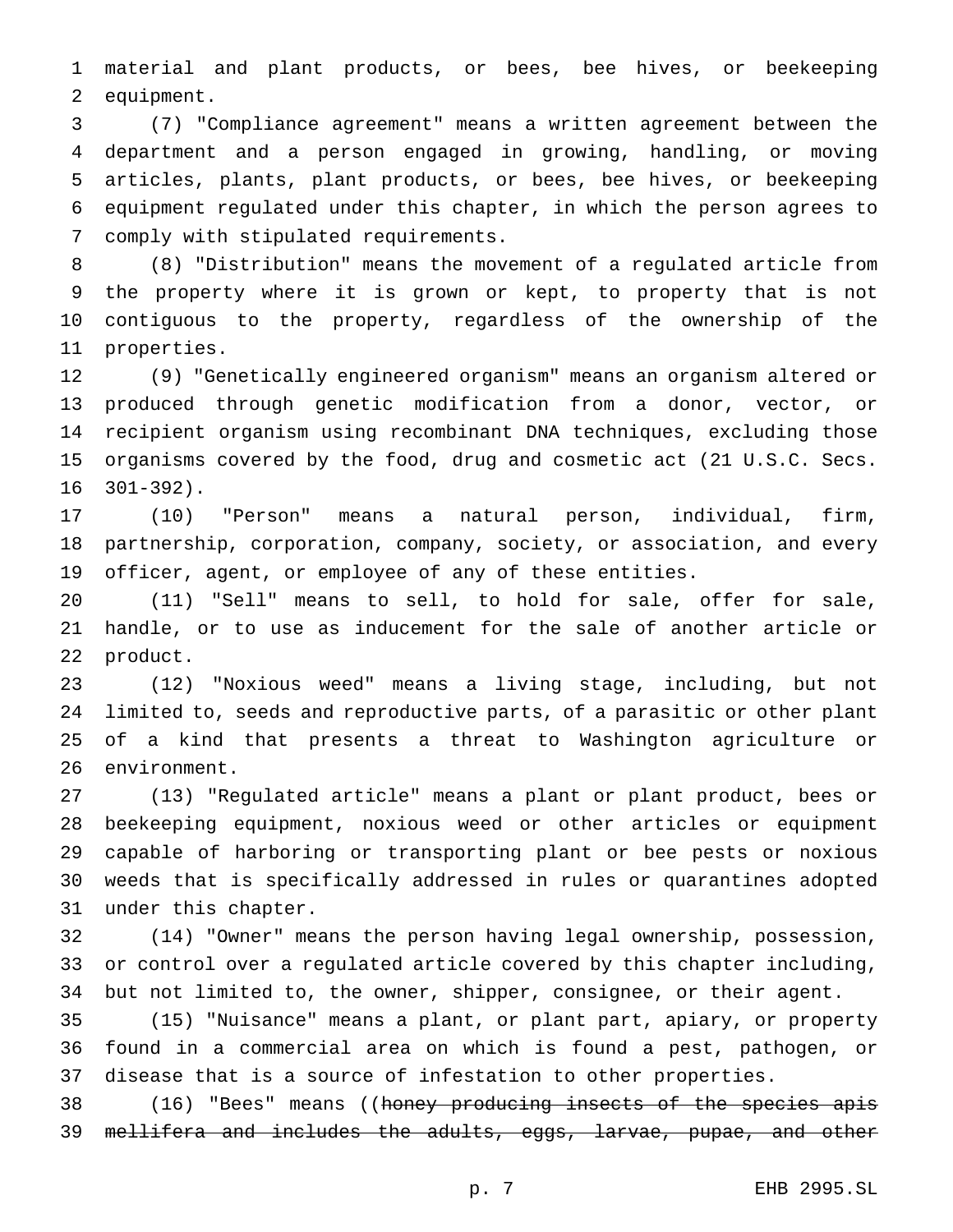1 immature stages of)) adult insects, eggs, larvae, pupae, or other 2 immature stages of the species Apis mellifera.

 (17) "Bee pests" means a mite, other parasite, or disease that 4 causes injury to bees and those honey bees generally recognized to have undesirable behavioral characteristics such as or as found in Africanized honey bees.

 (18) "Biological control" means the use by humans of living organisms to control or suppress undesirable animals and plants; the action of parasites, predators, or pathogens on a host or prey population to produce a lower general equilibrium than would prevail in the absence of these agents.

 (19) "Biological control agent" means a parasite, predator, or pathogen intentionally released, by humans, into a target host or prey population with the intent of causing population reduction of that host or prey.

 (20) "Emergency" means a situation where there is an imminent danger of an infestation of plant pests or disease that seriously threatens the state's agricultural or horticultural industries or environment and that cannot be adequately addressed with normal procedures or existing resources.

 NEW SECTION. **Sec. 7.** The following sections are recodified within chapter 15.60 RCW in the following order:

RCW 15.60.005

- RCW 15.60.010
- RCW 15.60.050
- RCW 15.60.043
- RCW 15.60.040
- RCW 15.60.170
- RCW 15.60.180
- RCW 15.60.190
- RCW 15.60.210
- RCW 15.60.220
- RCW 15.60.900

 NEW SECTION. **Sec. 8.** The following acts or parts of acts are each repealed:

 (1) RCW 15.60.007 (Industry apiary program) and 1994 c 178 s 2, 1993 c 89 s 2, & 1988 c 4 s 14;